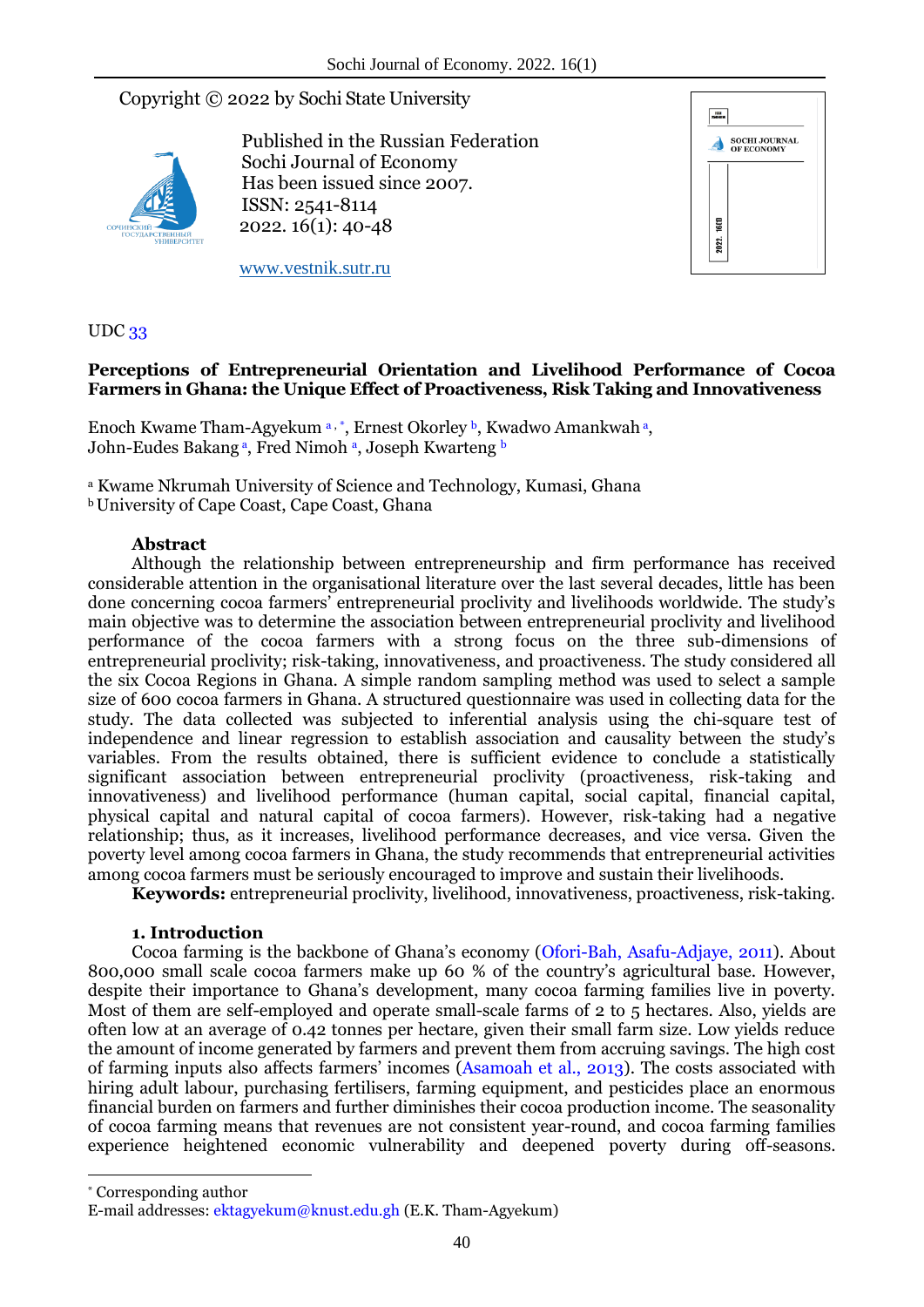Few farmers can save money, and many lack economic resilience strategies such as insurance or alternative income sources. Farmers must borrow money to cover household expenses and farming inputs for the next season, yet access to credit is limited in rural communities. Cocoa farmers struggle to meet household needs (International Cocoa Initiative Foundation, 2017).

Cocoa farmers' escape poverty depends on access to assets or livelihood capitals (Asamoah et al., 2013). This means that sustainable livelihoods are achieved through access to a range of livelihood resources (natural, economic, human, social and physical capital) combined to pursue different livelihood strategies. In Ghana, cocoa farmers produce cocoa as a cash crop but see themselves entrepreneurs. Unlike other cash crops, cocoa farmers in Ghana are limited to mainly production activities with very limited post-harvest activities. The process is considered a major livelihood option that depends on the available livelihood capitals. These livelihood capitals are a major asset for every individual wellbeing, which are in different proportions of access and availability (Scoones, 1998).

Ellis (1998) explains livelihood as the activities, the assets, and the access that jointly determine the living gained by an individual or a household. The diverse portfolio of activities requires innovation and entrepreneurship to improve rural livelihoods and create enabling business opportunities and incomes. It helps to influence rural livelihoods through decisions about managing their wealth or capital resources in their households. Human capital describes the availability of cocoa farmers to have the skills, knowledge, ability to utilise their capabilities to undertake cocoa production as their livelihood option. The social capitals of farmers include family, friends, trust, norms, communality, gatherings, and networks of farmer associations and other actors like agro-inputs dealers, landowners and agricultural extension officers. Natural capital includes improved availability and access to land, cultivated agricultural land, fertile soils, water availability and accessibility, pollution elements, livestock and crops. Financial capital is seen within the sustainable livelihoods framework as the financial resources people use to achieve their livelihood objectives. Physical capital involves accessing physical assets for cocoa production and includes lands, power tillers, tractors and many others (Liverpool, Winter-Nelson, 2010; Mumuni et al., 2013).

Entrepreneurial proclivity is critical to the livelihood outcomes of cocoa farmers in Ghana. This study conceptualises entrepreneurial proclivity as three unique sub-dimensions; innovativeness, proactiveness and risk-taking. Innovativeness is embodied by a strong organisational commitment to engage in and support new ideas, novelty, experimentation, and creative processes that may result in new products, services or technological processes. Risk-taking is the degree to which managers are willing to make large and risky resource commitments, such as those with a reasonable chance of costly failure. Proactiveness is an opportunity-seeking, forwardlooking perspective involving introducing new products or services ahead of the competition and acting in anticipation of future demand to create change and shape the environment. The survival and future existence of cocoa farmers in recent times will depend on the ability of cocoa farmers to adapt to vulnerable periods because they are of great importance to the survival and sustenance of economic development in rural communities (Lumpkin, 2011).

In the past, the focus of extension activities was on disseminating technical information or innovations about the production needs of farmers. However, farmers' yields were improved marginally as a result of interventions. Regulation of the cocoa sector by the Government of Ghana has often been justified as necessary to maintain an adequate food supply and ensure livelihood in rural regions. This regulation imposed by legislation and through economic policy incentives has placed limitations on the entrepreneurial drive by the cocoa farmers. The regulations include economic policy schemes such as target prices, subsidies, tariffs and production quotas. Farm firms thus face many challenges when engaging in entrepreneurial and new business activities. Their activities are restricted in the minor seasons because most are only glued to cocoa production. Therefore, they have to look for new business opportunities to earn a sufficient income from their families. Policy-makers, researchers, agro-practitioners, and advisory services perceive increased entrepreneurial efforts as an essential tool to offset declining livelihood in the cocoa sector. This sets high expectations on entrepreneurial efforts undertaken by farmers. However, there seems to be little knowledge about the actual effects of these efforts and whether they pay off to cocoa farmers. Even though there is a long-term appreciation of the importance of the cocoa sector, there are relatively few studies of entrepreneurship that have investigated the relations between entrepreneurial activity and livelihood performance within a cocoa farm context (Lumpkin, 2011).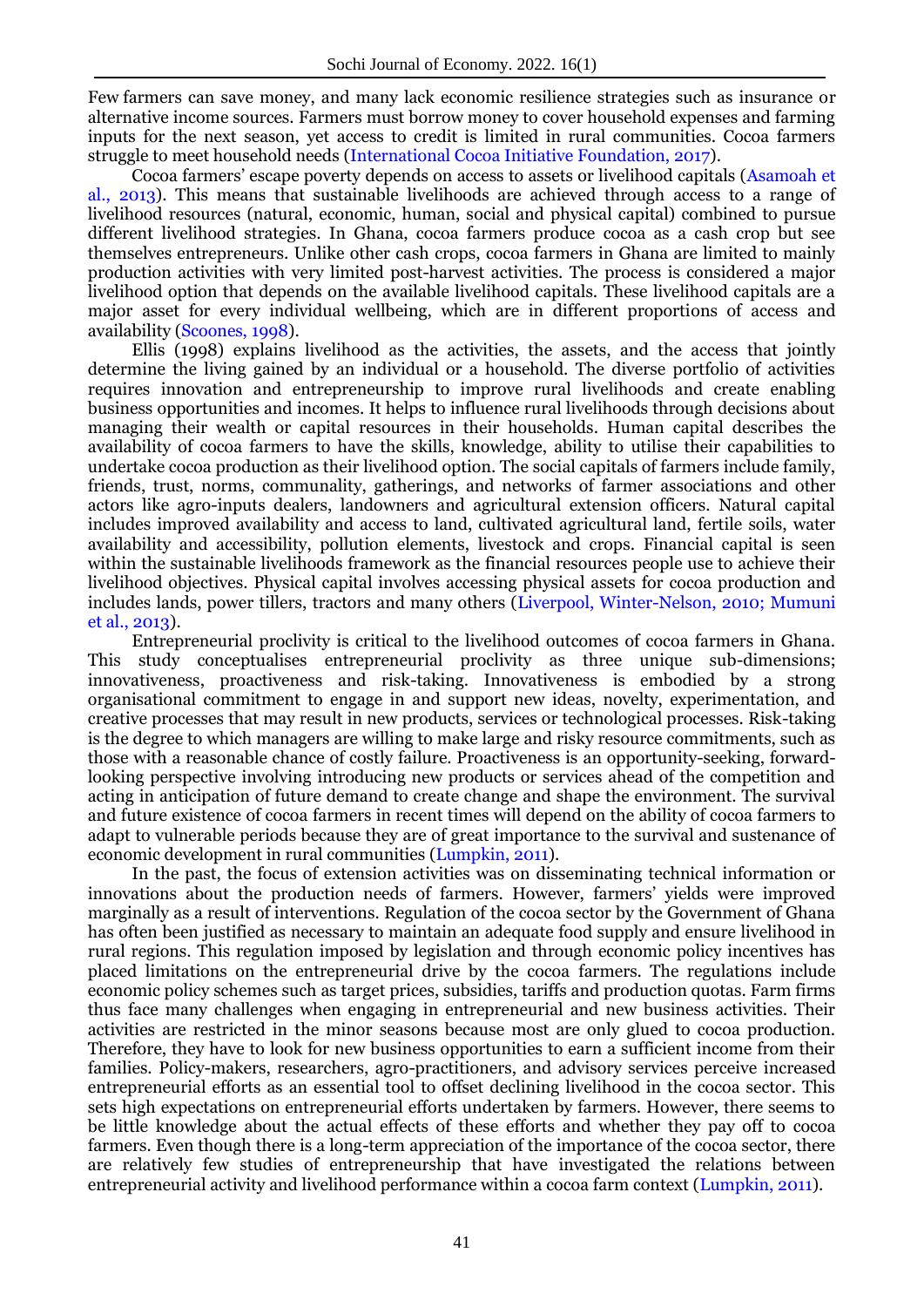In transforming the cocoa sector in Ghana, there are several issues facing cocoa farmers as entrepreneurs (Solidaridad, 2020). The relationship between entrepreneurship and firm performance has received considerable attention in the organisational literature over the last several decades (Wiklund, Shepherd, 2005). Specifically, it has been theorised that the incidence of firm-level entrepreneurial behaviours will be positively associated with organisational profitability and growth. Previous studies suggest that, in certain situations, firms exhibiting high levels of entrepreneurial orientation (EO) will achieve superior performance to those with low EO levels (Covin, Wales, 2018). Indeed, studies indicate that increases in firm performance related to entrepreneurial proclivity are sustainable over long periods (Wiklund, Shepherd, 2005). This study picks up from where these previous studies have done and fills the gap to answer the question of how cocoa farmers who are entrepreneurs cannot make sustainable incomes from their cocoa farms. The main objective of the study was to determine the association between entrepreneurial proclivity and livelihood performance of the cocoa farmers with a strong focus on the three subdimensions of entrepreneurial proclivity; risk-taking, innovativeness and proactiveness alongside performance measured in livelihood terms (natural, financial, physical, social and human) and the differential effect.

**The scientific novelty** of this study is the conclusion that entrepreneurship education and skills development among cocoa farmers must be enhanced.

#### **2. Methods and material**

Since Cocoa production is a major source of livelihood in Ghana, the study considered all the six Cocoa Regions in Ghana; Ashanti (8 Cocoa Districts), Brong Ahafo (9 Cocoa Districts), Central (5 Cocoa Districts), Eastern (9 Cocoa Districts), Volta (3 Cocoa Districts) and Western (20 Cocoa Districts). All cocoa farmers in Ghana were considered as the study population. Ghana Statistical Service (2010) estimates this number to be about 350,000. Out of this total number, a sample size of 600 cocoa farmers was selected from all the Cocoa Region using the multi-stage sampling technique. In the first stage, two districts each were chosen from each of the Regions except the Western Region, which was three districts and the Volta Region assigned one district, making a total of 10 districts. These were all selected using the simple random sampling technique (the ballot system). Three communities were selected using the simple random sampling technique in each chosen district. In the final stage, the cocoa farmers were selected using a list provided by cocoa extension officers assigned to those communities. Structured questionnaires were used to collect the data.

The questionnaire was a closed-ended questionnaire with Likert scale type questions to permit flexible analysis of the findings that were obtained. The questions were grouped based on the five livelihood assets classifications of the livelihood frameworks (physical capital, social capital, human capital, financial capital, natural capital) and entrepreneurial proclivity (proactiveness, innovativeness and risk-taking). Categorical scores were assigned to each of the responses provided by the respondents. Thus, a score of  $1 = \text{Very low}, 2 = \text{Low}, 3 = \text{Modern}, 4 = \text{High}, 5 = \text{Very high}.$ The consent of the respondents was sought before the questionnaires were administered. The entire purpose of the study was explained to them before the start of the study. The data analysis was conducted using the Statistical Package for the Social Sciences (SPSS, Version 21). The data collected was subjected to inferential analysis with the use of the chi-square test of independence and linear regression to establish association and causality between the variables of the study. The simple linear regression was appropriate because the XY scatterplot was linear, and the residual plot showed a random pattern. It was used when to predict the value of livelihood performance based on the value of entrepreneurial proclivity.

#### **3. Results and Discussion**

#### **Proactiveness and Livelihood Performance Outcomes**

Table 1 shows a chi-square test of independence between proactiveness and all the five livelihood performance outcomes of the cocoa farmers. From the results above, there is sufficient evidence to conclude that the observed distribution is not the same as the expected distribution. Since the p-value is less than 0.05, it can be said that there is a statistically significant association between proactiveness and human capital, social capital, financial capital, physical capital and natural capital of cocoa farmers.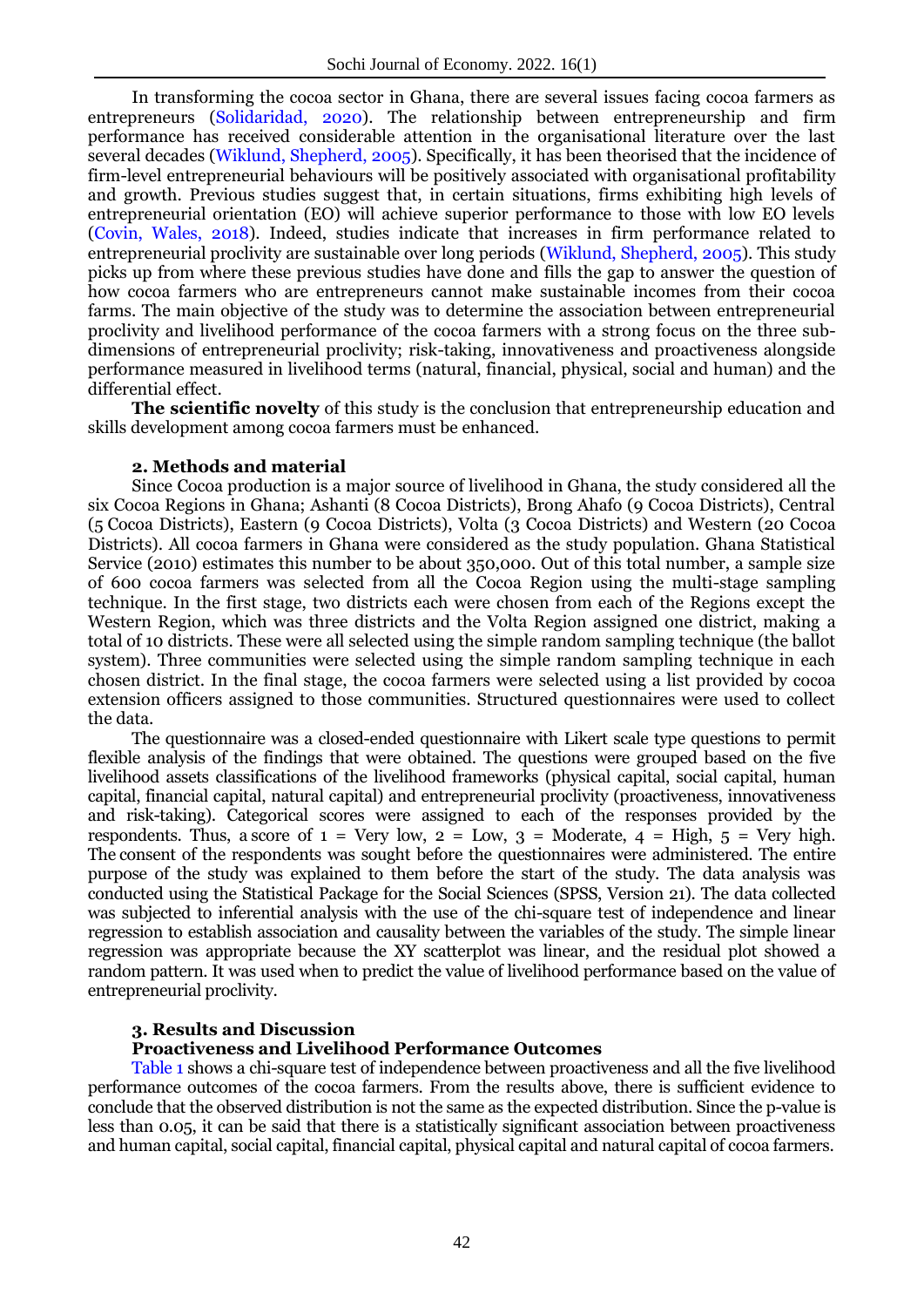| Chi-Square Tests                    | Value  | df           | Asymp. Sig.          |  |  |  |
|-------------------------------------|--------|--------------|----------------------|--|--|--|
|                                     |        |              | $(2 - \text{sided})$ |  |  |  |
| Proactiveness and Human Capital     |        |              |                      |  |  |  |
| Pearson Chi-Square                  | 386.88 | 300          | 0.00                 |  |  |  |
| Likelihood Ratio                    | 388.54 | 300          | 0.00                 |  |  |  |
| Linear-by-Linear Association        | 17.24  | $\mathbf{1}$ | 0.00                 |  |  |  |
| Proactiveness and Social Capital    |        |              |                      |  |  |  |
| Pearson Chi-Square                  | 258.65 | 180          | 0.00                 |  |  |  |
| Likelihood Ratio                    | 260.88 | 180          | 0.00                 |  |  |  |
| Linear-by-Linear Association        | 4.29   | $\mathbf{1}$ | 0.04                 |  |  |  |
| Proactiveness and Financial Capital |        |              |                      |  |  |  |
| Pearson Chi-Square                  | 422.06 | 285          | 0.00                 |  |  |  |
| Likelihood Ratio                    | 439.69 | 285          | 0.00                 |  |  |  |
| Linear-by-Linear Association        | 18.73  | $\mathbf{1}$ | 0.00                 |  |  |  |
| Proactiveness and Physical Capital  |        |              |                      |  |  |  |
| Pearson Chi-Square                  | 533.71 | 375          | 0.00                 |  |  |  |
| Likelihood Ratio                    | 531.50 | 375          | 0.00                 |  |  |  |
| Linear-by-Linear Association        | 46.12  | $\mathbf{1}$ | 0.00                 |  |  |  |
| Proactiveness and Natural Capital   |        |              |                      |  |  |  |
| Pearson Chi-Square                  | 369.51 | 255          | 0.00                 |  |  |  |
| Likelihood Ratio                    | 384.23 | 255          | 0.00                 |  |  |  |
| Linear-by-Linear Association        | 35.49  | $\mathbf{1}$ | 0.00                 |  |  |  |

#### **Table 1.** Chi-Square Test of Pro-activeness and Livelihood Performance

Proactiveness has a unique relationship with all the five livelihood capitals. The uniqueness of this attribute of entrepreneurial proclivity is that when cocoa farmers seek opportunities to introduce new products or services ahead of their competitors (Lumpkin, 2011), it can elevate and sustain their livelihood performance. Their ability to adapt to vulnerable periods of land fragmentation, declining soil fertility, ill-health and natural disasters through diversification strategies enhances their proactive initiatives to educate their household members to position them better for non-farm job opportunities or to save money to invest in a non-farm business. The vulnerability of cocoa farming is often influenced by the seasons, but it will now be considered a luxury that will remove people from the bracket of poverty (Ellis, 1998; 1999).

### **Risk-Taking and Livelihood Performance Outcomes**

Table 2 shows a chi-square test of independence between risk-taking and all the five livelihood performance outcomes of the cocoa farmers. From the results above, there is sufficient evidence to conclude that the observed distribution is not the same as the expected distribution. Since the p-value is less than 0.05, it can be said that there is a statistically significant association between risk-taking and human capital, social capital, financial capital, physical capital and natural capital of cocoa farmers.

Risk-taking has a unique relationship with all the five livelihood capitals. The ability of cocoa farmers to be willing to make significant and risky resource commitments is solid proof to influence their livelihood performance. This is key because the situation of cocoa farmers in Ghana is more limiting than a country like Ivory Coast, where they have everything at their disposal. A cocoa farmer in Ghana can breakthrough if they take calculated risk in going beyond their limitations, their livelihood performance will be improved. The risk dimension also reflects the acceptance by the cocoa farm uncertainty and risk-related activities that induce uncertain outcomes and activities (Wiklund, Shepherd, 2005).

#### **Innovativeness and Livelihood Performance Outcomes**

Table 3 shows a chi-square test of independence between innovativeness and all the five livelihood performance outcomes of the cocoa farmers. From the results above, there is sufficient evidence to conclude that the observed distribution is not the same as the expected distribution. Since the p-value was less than 0.05, it can be said that there is a statistically significant association between innovativeness and human capital, social capital, financial capital, physical capital and natural capital of cocoa farmers. Innovativeness has a unique relationship with all the five livelihood capitals. In this study, innovativeness is seen as a strong organisational commitment by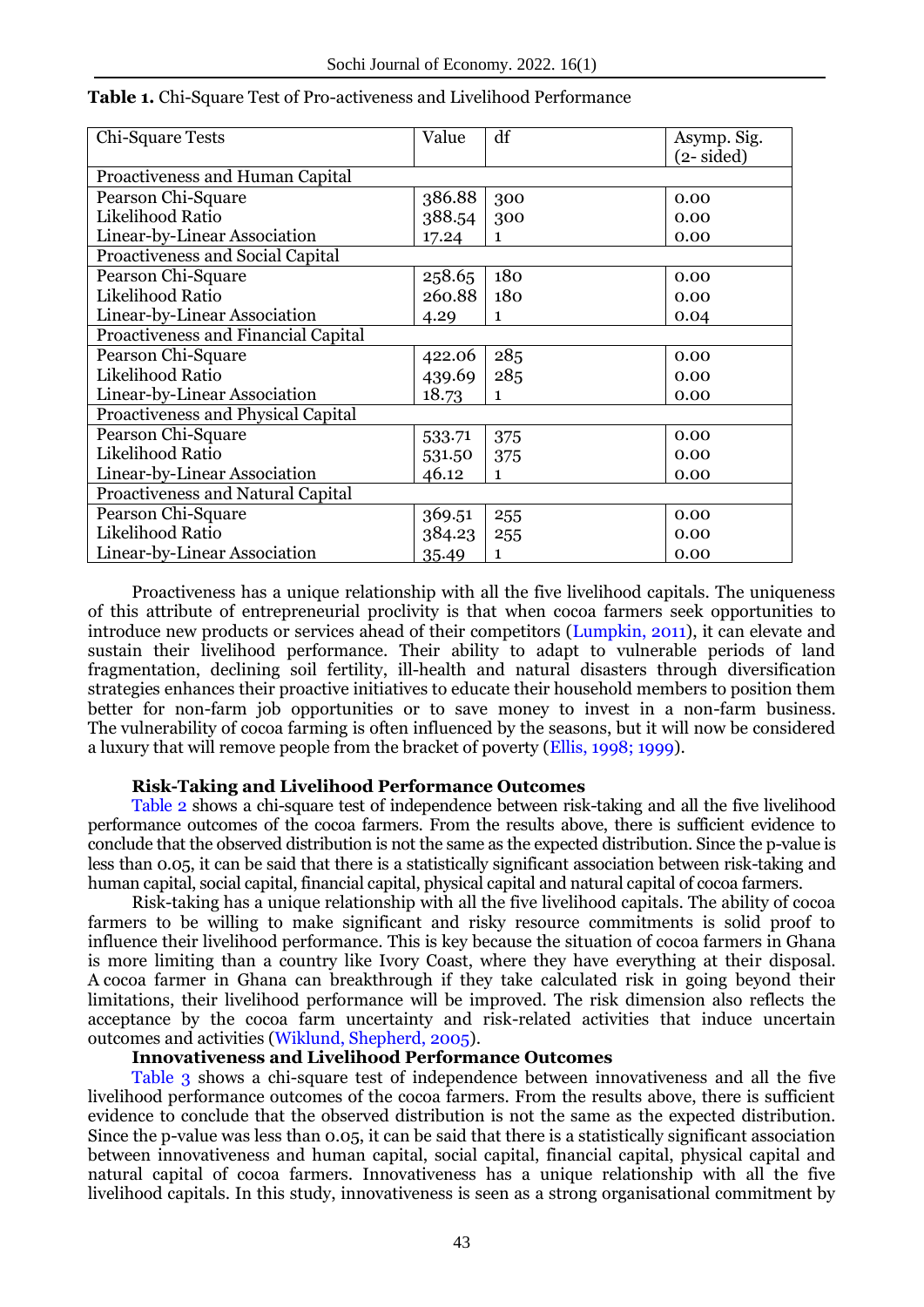the cocoa farmers to engage in and support new ideas, novelty, experimentation and creative processes that may result in new products, services or technological processes.

| Chi-Square Tests                          | Value  | df           | Asymp. Sig. |  |  |  |  |
|-------------------------------------------|--------|--------------|-------------|--|--|--|--|
|                                           |        |              | $(2-sided)$ |  |  |  |  |
| Risk-Taking and Human Capital             |        |              |             |  |  |  |  |
| Pearson Chi-Square                        | 397.06 | 320          | 0.00        |  |  |  |  |
| Likelihood Ratio                          | 400.73 | 320          | 0.00        |  |  |  |  |
| Linear-by-Linear Association              | 17.58  | $\mathbf{1}$ | 0.00        |  |  |  |  |
| Risk-Taking and Social Capital            |        |              |             |  |  |  |  |
| Pearson Chi-Square                        | 229.64 | 192          | 0.03        |  |  |  |  |
| Likelihood Ratio                          | 229.37 | 192          | 0.03        |  |  |  |  |
| Linear-by-Linear Association              | 7.35   | 1            | 0.00        |  |  |  |  |
| Risk-Taking and Financial Capital         |        |              |             |  |  |  |  |
| Pearson Chi-Square                        | 406.03 | 304          | 0.00        |  |  |  |  |
| Likelihood Ratio                          | 419.05 | 304          | 0.00        |  |  |  |  |
| Linear-by-Linear Association              | 8.41   | 1            | 0.00        |  |  |  |  |
| <b>Proactiveness and Physical Capital</b> |        |              |             |  |  |  |  |
| Pearson Chi-Square                        | 594.01 | 400          | 0.00        |  |  |  |  |
| Likelihood Ratio                          | 563.33 | 400          | 0.00        |  |  |  |  |
| Linear-by-Linear Association              | 24.40  | 1            | 0.00        |  |  |  |  |
| <b>Proactiveness and Natural Capital</b>  |        |              |             |  |  |  |  |
| Pearson Chi-Square                        | 408.42 | 272          | 0.00        |  |  |  |  |
| Likelihood Ratio                          | 420.84 | 272          | 0.00        |  |  |  |  |
| Linear-by-Linear Association              | 13.34  | 1            | 0.00        |  |  |  |  |

**Table 2.** Chi-Square Test of Risk-Taking and Livelihood Performance

**Table 3.** Chi-Square Test of Innovativeness and Livelihood Performance

| Chi-Square Tests                          | Value  | df           | Asymp. Sig. (2- sided) |  |  |  |
|-------------------------------------------|--------|--------------|------------------------|--|--|--|
| Proactiveness and Human Capital           |        |              |                        |  |  |  |
| Pearson Chi-Square                        | 481.29 | 320          | 0.00                   |  |  |  |
| Likelihood Ratio                          | 464.71 | 320          | 0.00                   |  |  |  |
| Linear-by-Linear Association              | 33.60  | $\mathbf{1}$ | 0.00                   |  |  |  |
|                                           |        |              |                        |  |  |  |
| Proactiveness and Social Capital          |        |              |                        |  |  |  |
| Pearson Chi-Square                        | 276.47 | 192          | 0.00                   |  |  |  |
| Likelihood Ratio                          | 281.75 | 192          | 0.00                   |  |  |  |
| Linear-by-Linear Association              | 5.64   | $\mathbf{1}$ | 0.02                   |  |  |  |
| Proactiveness and Financial Capital       |        |              |                        |  |  |  |
| Pearson Chi-Square                        | 470.10 | 304          | 0.00                   |  |  |  |
| Likelihood Ratio                          | 466.97 | 304          | 0.00                   |  |  |  |
| Linear-by-Linear Association              | 26.82  | $\mathbf{1}$ | 0.00                   |  |  |  |
|                                           |        |              |                        |  |  |  |
| <b>Proactiveness and Physical Capital</b> |        |              |                        |  |  |  |
| Pearson Chi-Square                        | 615.60 | 400          | 0.00                   |  |  |  |
| Likelihood Ratio                          | 584.24 | 400          | 0.00                   |  |  |  |
| Linear-by-Linear Association              | 30.35  | $\mathbf{1}$ | 0.00                   |  |  |  |
| Proactiveness and Natural Capital         |        |              |                        |  |  |  |
| Pearson Chi-Square                        | 413.92 | 272          | 0.00                   |  |  |  |
| Likelihood Ratio                          | 422.72 | 272          | 0.00                   |  |  |  |
| Linear-by-Linear Association              | 32.65  | $\mathbf{1}$ | 0.00                   |  |  |  |

The situation of cocoa farmers in Ghana in relation to their low livelihood performance can significantly be enhanced if they engage in and support new ideas, novelty, experimentation and creative processes that can result in new products, services or technological processes (Lumpkin,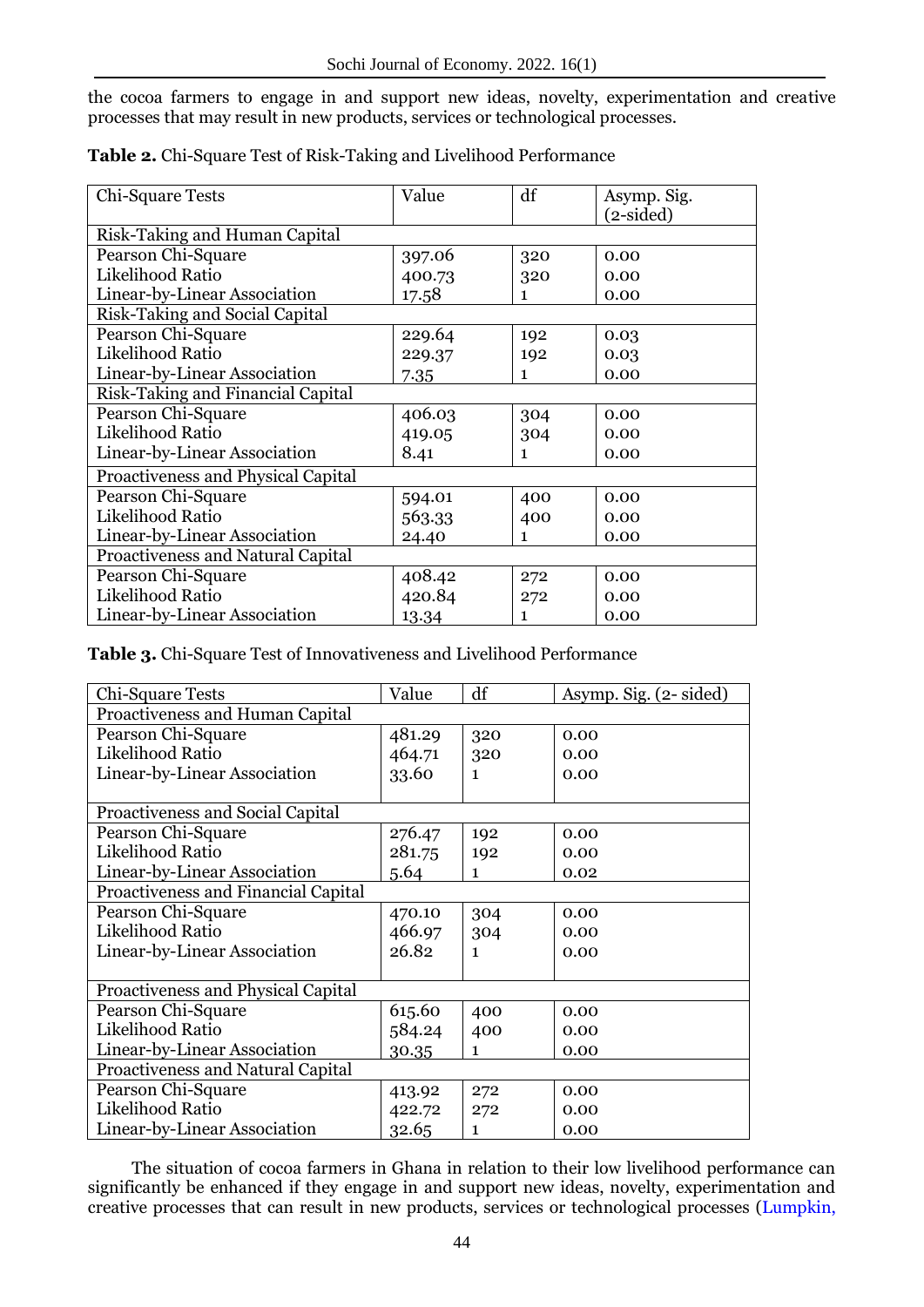2011). A study conducted by Adebayo and Olagunju (2015) also confirmed this result. In that study, they used propensity score matching to establish a valid counterfactual and single differencing to measure impact. Also, the study noted that rural incomes and farm output are significantly impacted by interventions driven by agricultural innovativeness. The study also found that participating households had better livelihood and productivity outcomes and more diversified income portfolios due to greater market linkages and capacity-building opportunities.

### **Entrepreneurial Proclivity and Livelihood Performance**

Table 4 shows a chi-square test of independence between entrepreneurial proclivity and livelihood of cocoa farmers. From the results above, there is sufficient evidence to conclude that the observed distribution is not the same as the expected distribution. Since the p-value is less than 0.05, it can be said that there is a statistically significant association between entrepreneurial proclivity and livelihood performance.

|  |  |  | Table 4. Chi-Square Test (Entrepreneurial Proclivity and Livelihood Performance) |
|--|--|--|----------------------------------------------------------------------------------|
|--|--|--|----------------------------------------------------------------------------------|

| Chi-square Tests             | Value    | df   | Asymp. Sig.<br>$(2-sided)$ |
|------------------------------|----------|------|----------------------------|
| Pearson Chi-Square           | 4769.502 | 3588 | 0.00                       |
| Likelihood Ratio             | 2016.868 | 3588 | 1.00                       |
| Linear-by-Linear Association | 66.535   |      | 0.00                       |

This evidence suggests that entrepreneurial proclivity may be perceived to increase or stabilise income and contribute to improved livelihoods (if the opportunities are present) among cocoa farmers in Ghana (Markley, Low, 2012). Entrepreneurial propensity gives farmers a comparative advantage when it comes to market sales and other value chain products (financial capital), exposes one to frequent contacts on knowledge transfers (human capital) and membership in multiple social networks and groups to enhance people's mental capability to perceive opportunities (social capital). The probability of an increase in the natural, social and physical capitals of farmers also increases the entrepreneurial capacities of farmers. The significant relationship of entrepreneurial proclivity with physical capital could be attributed to how it aids in transportation, farm machinery, market access, storage facilities and shelter. For social capital, the goodwill availability and the social relations and networks the farmers' access could improve their agricultural business sense and entrepreneur approach.

Similarly, entrepreneurial proclivity could be attributed to land access and use and availability and access to agricultural water. These significant relationships establish the farmers' abilities to take a risk, improve on their internal locus of control, and achieve and enhance their capabilities as farmers, which are attributes of good entrepreneurs (Mumuni et al., 2013). In a study by Mumuni and Oladele (2016), it was indicated that the probability of increased entrepreneurial capacities of farmers increases with an increase in the natural, social, and physical capitals of farmers. The significant relationship of physical capital with entrepreneurship could be attributed to how transportation, farm machinery, market access, storage facilities and shelter can help propel entrepreneurial innovations. For social capital, the goodwill availability and the social relations and networks the farmers' access could improve their agricultural business sense and entrepreneur approach. Again, the results indicate that farmers had good access to natural capital, which is the foundation of rice farming. It could be attributed to how the access and use of land, availability and access to agricultural water, however, could trigger entrepreneurial activities of farmers. These significant relationships reveal the farmers' abilities to take a risk, improve their internal locus of control and the need to achieve, and enhance their capabilities as good entrepreneurs.

### **The Unique Impact of Proactiveness, Risk Taking and Innovativeness on Livelihood Performance**

The p-value of 0.00 shows a statistically significant relationship between the three entrepreneurial proclivity factors and livelihood performance. The R figure of 36 % shows that the independent variables explain 36 % of the variations found in the dependent variable. The Durbin Watson value of 1.46 indicates positive autocorrelation. Both Proactiveness and innovativeness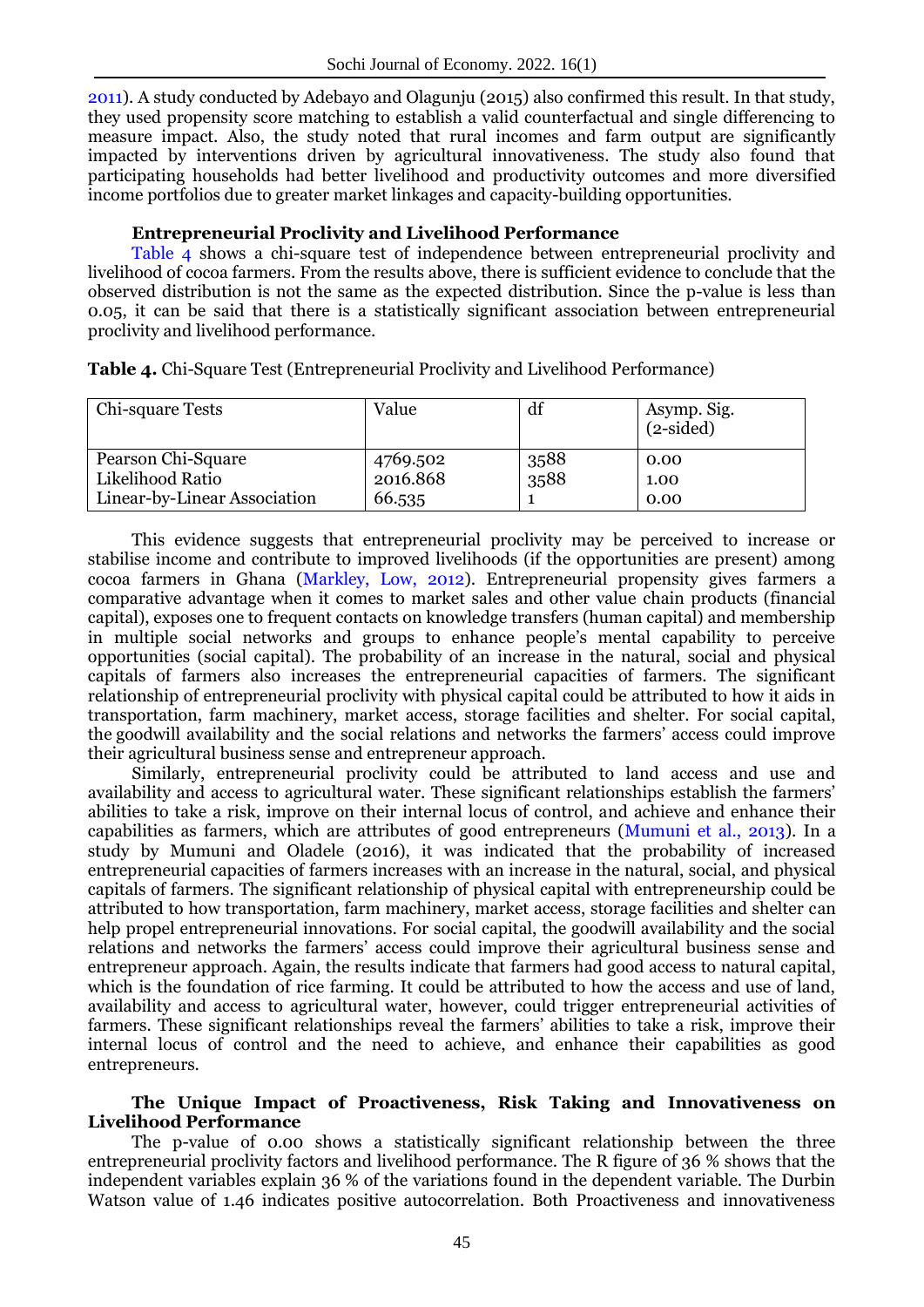show a positive relationship; thus, as they increase, livelihood performance increases and vice versa. Risk-taking shows a negative relationship; therefore, as it increases, livelihood performance decreases and vice versa. Previous studies confirm these results.

## **Table 5.** ANOVA

| Model      | <b>Sum of Squares</b> | αı  | <b>Mean Square</b> |       | Sig.              |
|------------|-----------------------|-----|--------------------|-------|-------------------|
| Regression | 34.11                 |     | 11.37              | 29.64 | 0.00 <sup>b</sup> |
| Residual   | 228.61                | 596 | 0.38               |       |                   |
| Total      | 262.72                | 599 |                    |       |                   |

R = 0.36; R2 = 0.13; Std. Error: 0.62; Durbin Watson: 1.46

a. Dependent Variable: Livelihood outcome

b. Predictors: (Constant), Innovativeness, Proactiveness, Risk taking

The predominant evidence in the literature shows that firms (farms) with a high score on entrepreneurial orientation perform better than firms (farms) with a lower score (Wiklund, Shepherd, 2005; 2003). The risk-taking dimension seems to also be in dispute in other studies, as confirmed by (Mazreku, 2015). It is easy to understand that the risk dimension might have both negative and positive effects on performance. A willingness to take on more risk means a greater chance for gains and losses. Access to financial capital when facing turbulent markets, for instance, might thus affect risk level by limiting the adverse effects of risk and indirectly influence the relationship between entrepreneurial orientation and performance. However, in a study by Frank et al. (2010), they found a positive relationship between risk propensity and success. They attribute the positive effect of a greater risk propensity to increased learning effects and explain that this is likely to increase the founder's ability and willingness to handle risky situations.

## **Table 6.** Coefficients

| Model          | <b>Unstandardised Coefficients</b> |            | Standardised<br>Coefficients |         | Sig. |
|----------------|------------------------------------|------------|------------------------------|---------|------|
|                |                                    | Std. Error | Beta                         |         |      |
| (Constant)     | 1.73                               | 0.14       |                              | 12.25   | 0.00 |
| Proactiveness  | 0.16                               | 0.04       | 0.20                         | 4.14    | 0.00 |
| Risk taking    | $-0.03$                            | 0.04       | $-0.04$                      | $-0.75$ | 0.45 |
| Innovativeness | 0.21                               | 0.04       | 0.25                         | 5.39    | 0.00 |

In the end, it is suspected that the relationship between entrepreneurial proclivity and livelihood performance is contingent on other environmental and organisational factors (Lumpkin, 2011; Wiklund, Shepherd, 2005). This means that not all the three dimensions in this study may be represented or essential in a cocoa farm. This relationship also indicates two cocoa farms with similar entrepreneurial proclivity scores; in terms of proactiveness, innovativeness and risk-taking may have different combinations. Even though conventional farmers seem to be described as less entrepreneurial than non-farm business owners, the general impression is that entrepreneurial efforts are inherently beneficial to farm businesses, with most of the benefits accruing in their financial capital. Looking back at arguments by some authors (Lumpkin, 2011; Wiklund, Shepherd, 2005; 2003), it might also be the case that entrepreneurial activities do not pay in the industrial farm context. The regulation of the cocoa industry by COCOBOD is likely to affect the magnitude of entrepreneurial efforts by cocoa farmers. One way this regulation often has an effect is that the market signal between consumer and producer is distorted. The producer may be less exposed to competitive forces from the market. This means that cocoa farms within a regulated industry like Ghana may be less liable to market situations and less trained in handling change in business platforms than other crop farms in a less regulated environment since the latter group often put themselves in positions where outcomes of their actions are uncertain. Venturing into new value creation processes for regulated businesses is thus likely to be more demanding, and lack of experience might reduce their chance of success (Frank et al., 2010).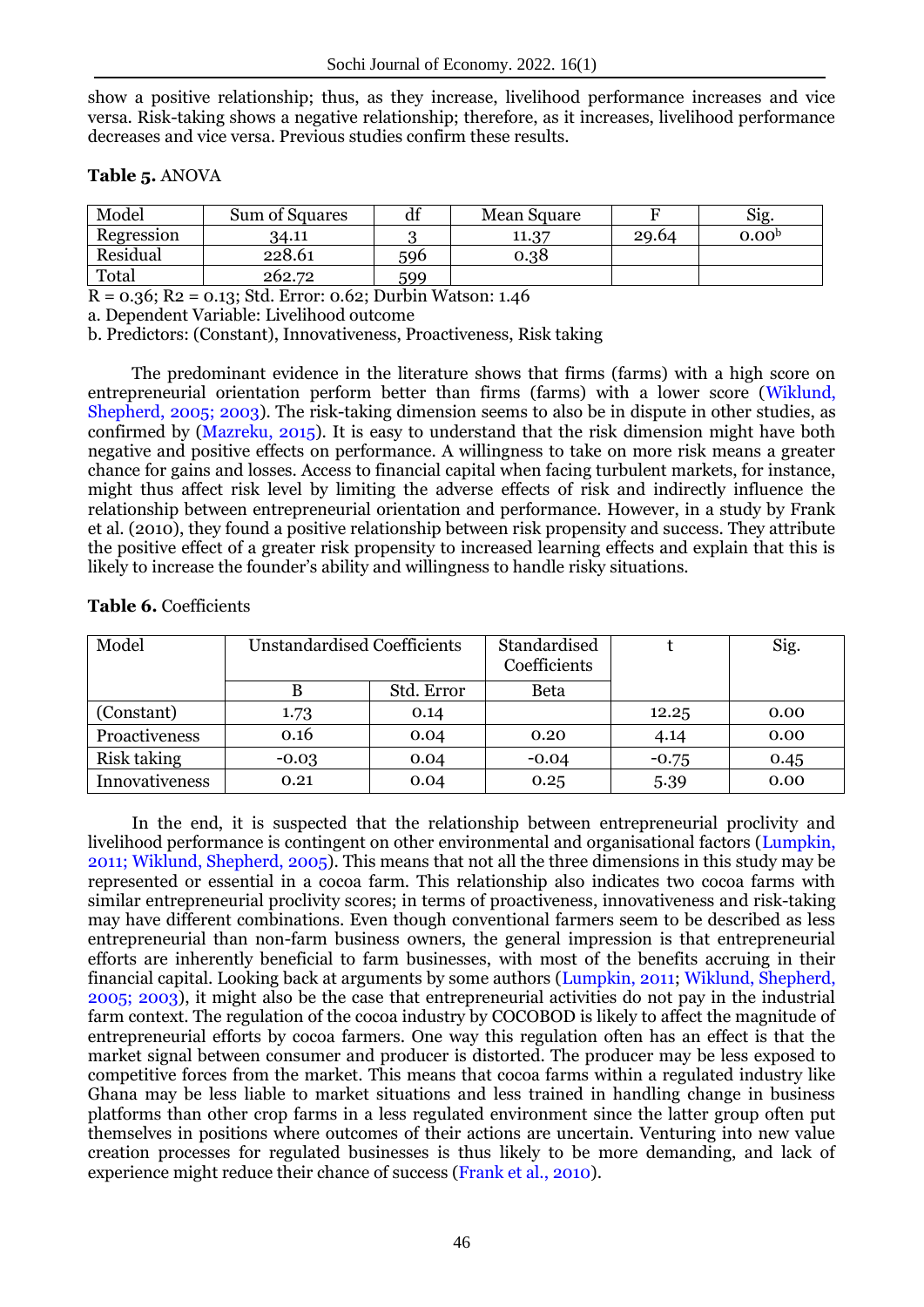#### **4. Conclusion**

The following conclusions can be drawn from the study; the elements of entrepreneurial proclivity (Proactiveness, Risk-taking and Innovativeness) have a unique and significant relationship (p < 0.05) livelihood performance of the cocoa farmers (human capital, social capital, financial capital, physical capital and natural capital). Entrepreneurial proclivity is significantly associated with the livelihood performance of cocoa farmers. Proactiveness and Innovativeness showed a positive relationship; thus, as they increase, livelihood performance increases and vice versa. Risk-taking led to a negative relationship; therefore, as it increases, livelihood performance decreases and vice versa. Given the poverty level among cocoa farmers in Ghana, the study recommends that entrepreneurial activities among cocoa farmers must be seriously encouraged through structural and legal reforms to improve and sustain their livelihoods. Strengthen and reinforce cocoa farmers' alliances with corporate bodies or development organisations to promote innovation reduces costs and bureaucracies among cocoa farm operations. Entrepreneurship education and skills development among cocoa farmers must be enhanced.

## **5. Conflict of interest**

We declare that we have no conflict of interest in the conduct of this study or declaration of results.

## **References**

Adebayo, Olagunju, 2015 – *Adebayo, O., Olagunju, K.* (2015). Impact of Agricultural innovation on improved livelihood and productivity outcomes among smallholder farmers in Rural Nigeria. Working Papers 2015/07, Maastricht School of Management.

Asamoah et al., 2013 – *Asamoah, M., Ansah, F.O., Anchirinah, V., Aneani, F., Agyapong, D.* (2013). Insight into the standard of living of Ghanaian cocoa farmers. *Greener Journal of Agricultural Sciences*. 3(5): 363-370.

Covin, Wales, 2018 – *Covin, J.G., Wales, W.J.* (2018). Crafting high-impact entrepreneurial orientation research: Some suggested guidelines. *Entrepreneurship Theory and Practice.* 43(1): 3-18.

Ellis, 1998 – *Ellis, F.* (1998). Household strategies and rural livelihood diversification. *Journal of Development Studies.* 35(1): 1-38.

Ellis, 1999 – *Ellis, F.* (1999). Rural livelihood diversity in developing countries: evidence and policy implications. *ODI Nat Resour Perspect*. 40: 1-10.

Frank et al., 2010 – *Frank, H., Kessler, A. Fink, M.* (2010). Entrepreneurial Orientation and Business Performance; A Replication Study. *Schmalenbach Business Review*. 62: 175-198.

Ghana Statistical Service, 2010 – Ghana Statistical Service. (2010). Population and housing census: District analytical report for Mampong West. Ghana Statistical Service: Accra, Ghana.

International Cocoa Initiative Foundation, 2017 – International Cocoa Initiative Foundation. (2017). Cocoa farmers in Ghana experience poverty and economic vulnerability. International Cocoa Initiative Foundation, Switzerland.

Liverpool, Winter-Nelson, 2010 – *Liverpool, L.S.O., Winter-Nelson, A.* (2010). Poverty status and the impact of social networks on smallholder technology adoption in rural Ethiopia. *IFPRI Discussion Washington DC.* IFPRI, 970.

Lumpkin, 2011 – *Lumpkin, G.T.* (2011). From legitimacy to impact: Moving the field forward by asking how entrepreneurship informs life. *Strategic Entrepreneurship Journal*. 5(1): 3-9.

Markley, Low, 2012 – *Markley, D.M., Low, S.A.* (2012). Wealth, entrepreneurship, and rural livelihoods. *Choices*. 27(1). [Electronic resource]. URL: https://www.jstor.org/stable/10.2307/ choices.27.1.07

Mazreku, 2015 – *Mazreku, A*. (2015). The impact of customer satisfaction and customer orientation of the company on the verge of gaining. *European Journal of Research and Reflection in Management Sciences*. 3(4): 28-41.

Mumuni et al., 2013 – *Mumuni, E., Yaa, P., Oladele, O.I*. (2013). Household welfare among migrant rice farmers in Ashanti Region of Ghana. *Journal of Food, Agriculture & Environment*. 11(2): 747-750.

Mumuni, Oladele, 2016 – *Mumuni, E., Oladele, O.I.* (2016). Access to livelihood capitals and propensity for entrepreneurship amongst rice farmers in Ghana. *Agriculture & Food Security*. 5(1): 1-11.

Ofori-Bah, Asafu-Adjaye, 2011 – *Ofori-Bah, A., Asafu-Adjaye, J.* (2011). Scope economies and technical efficiency of cocoa agroforesty systems in Ghana. *Ecological Economics*. 70(8): 1508-1518.